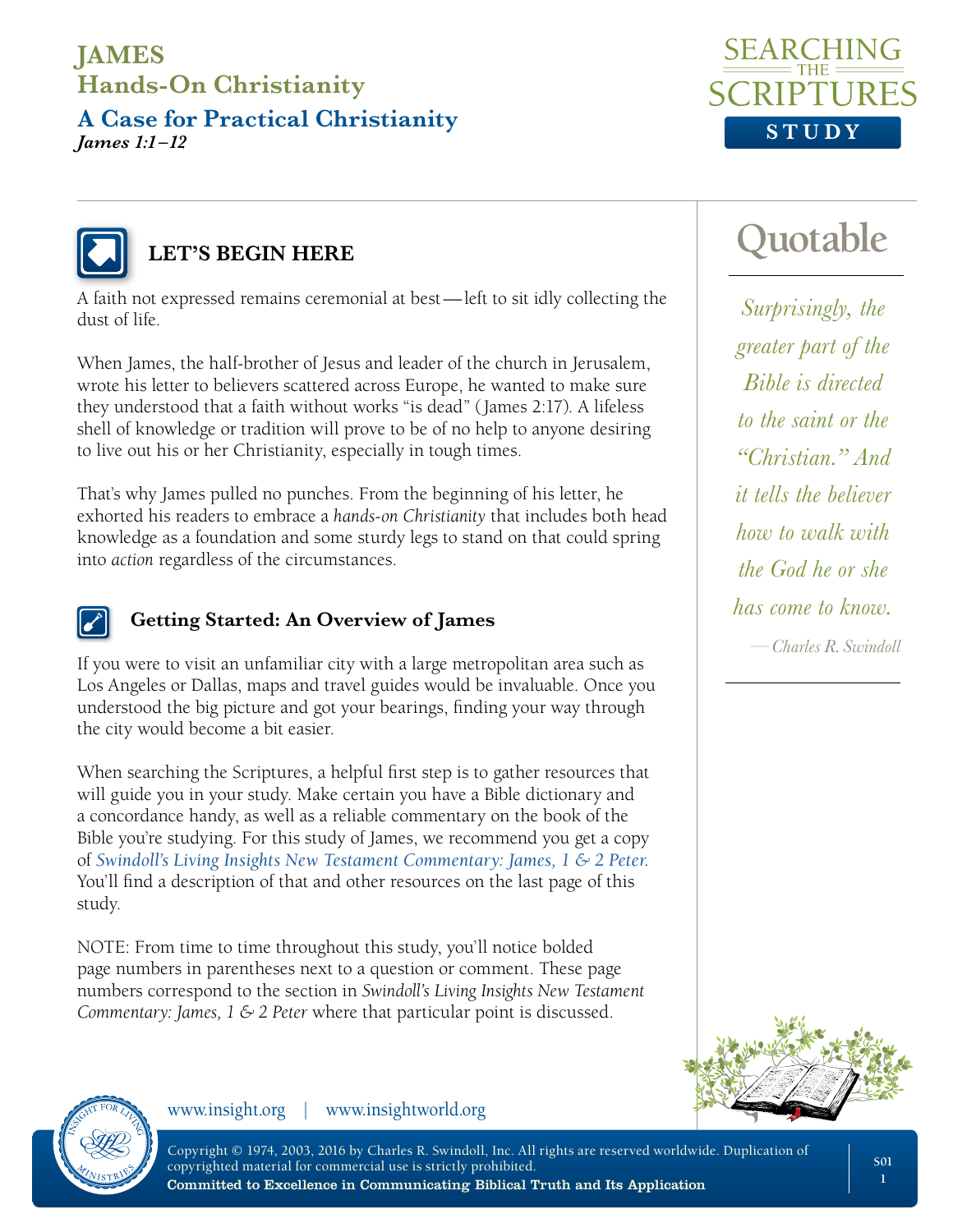**A Case for Practical Christianity** *James 1:1 –12* **STUDY**



Take a few minutes to get an overview of the book of James by reading through the resources you've gathered on James **(pages 4–5)**. Also, study the chart provided at the end of this Message Mate. You may want to print the page that includes the chart so you can keep it for future reference.



#### *Helpful Hint*

Remember: *Observation* is a critical beginning technique you will want to use to put together the pieces of a passage of Scripture. Take some time to make notes, either in the space below or on a separate sheet of paper, about what you see as major themes in James 1.

#### **Your Turn in the Scriptures**

Now take a few minutes to respond to the following questions using the study resources you have available.

Who was James? How did he describe himself?

To whom did James write? And why? (Turn to your commentary to find insight, or read through the notes in your study Bible.)

Look up the word *diaspora* in your Bible dictionary. How would you define this term in your own words?

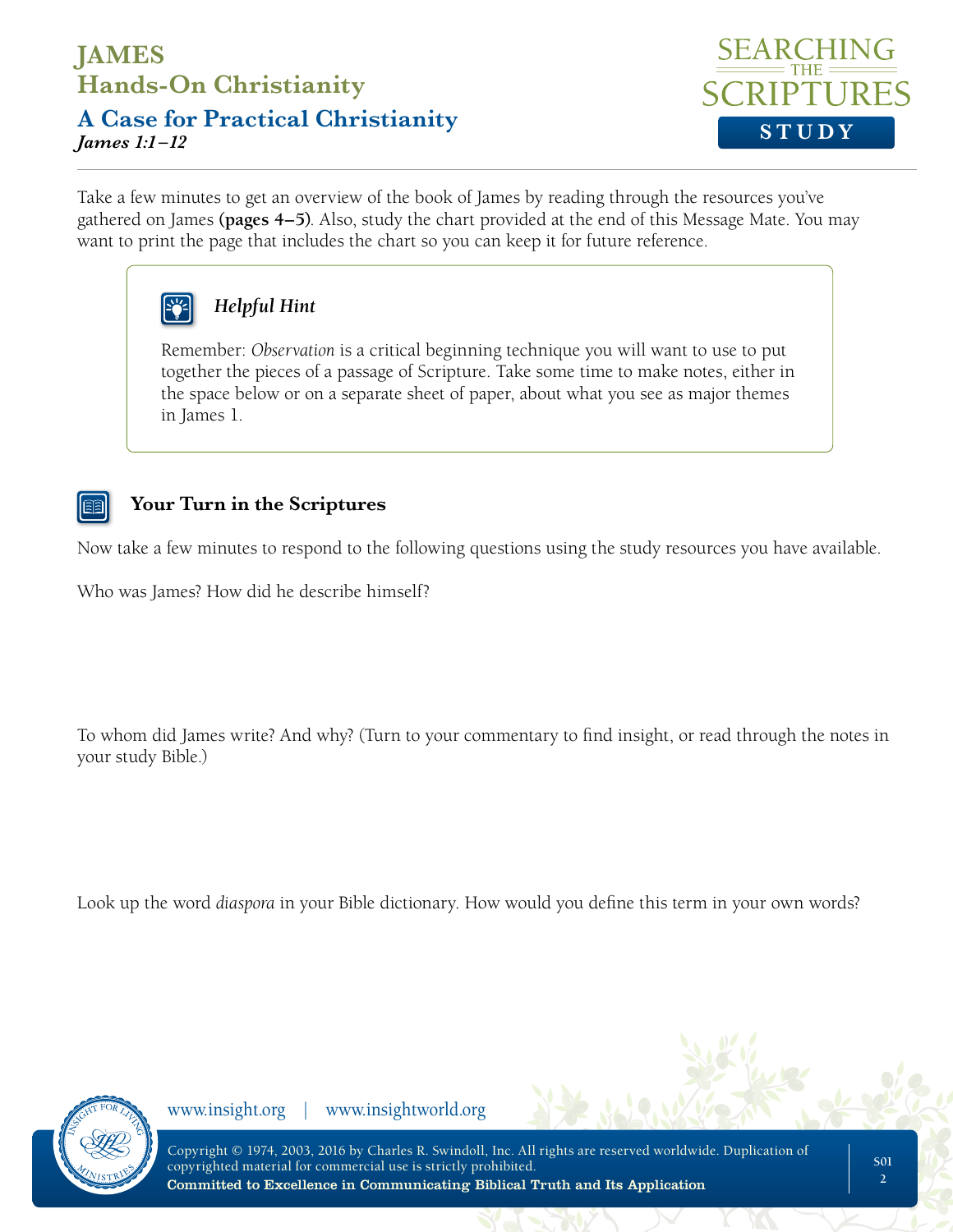**A Case for Practical Christianity** *James 1:1 –12* **STUDY**



James referred to "the twelve tribes who are dispersed abroad" in James 1:1. How does your understanding of *diaspora* help you grasp the situation James' readers were experiencing?

#### **Will the** *Real* **James Please Stand!**

If you scan the New Testament, you'll discover several individuals identified by the name *James* **(page 7)**:

- The father of Judas (not Iscariot) (see Luke 6:16)
- Son of Zebedee, brother of John (see Matthew 4:21)
- James the Less, son of Mary (see Matthew 27:56; Mark 15:40; Luke 24:10)
- Son of Joseph and Mary, half-brother of Jesus (see Matthew 13:55; Mark 6:3; Jude 1:1)

Many scholars and Bible teachers agree that the author of the book of James was the half-brother of Jesus. Imagine growing up alongside the Creator of the universe, the Savior of the world! Jot down a few thoughts about what this may have been like for James.

Correlating James 1 with Mark 3:20–21 provides insight to James' initial response to his older brother's ministry. Read Mark 3:20–21. Now read a few verses before verse 20 and following verse 21.

What is the context of this passage? What were some of the people's responses to Jesus?

How did Mark describe the reactions of Jesus' family to His ministry?

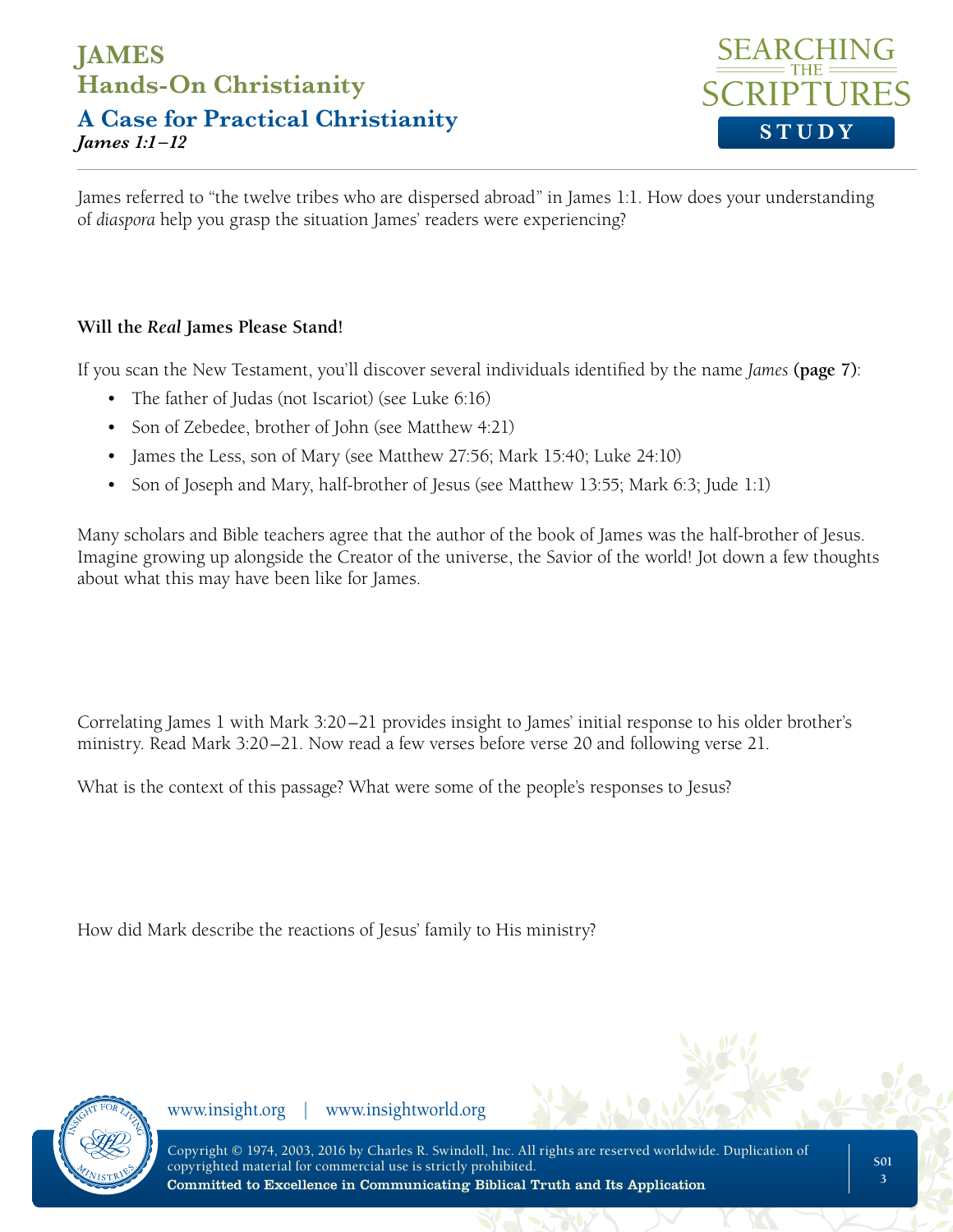**A Case for Practical Christianity** *James 1:1 –12* **STUDY**



Now read 1 Corinthians 15:3–11. What was Paul describing?

Notice Paul mentioned James in 1 Corinthians 15:7. How does this verse relate to what Mark described in Mark 3:20–21?

How did seeing Jesus alive after the resurrection transform James' response to Him?

Ultimately, James believed in Jesus after the resurrection. Faith moved James from unbelief to belief—from an inactive indifference to an active, vibrant, *hands-on* trust in Jesus.

Based on this study, write down three practical applications on the role of faith in changing a Christian's perspective on . . .

Prayer

Sharing his or her faith

Enduring adversity

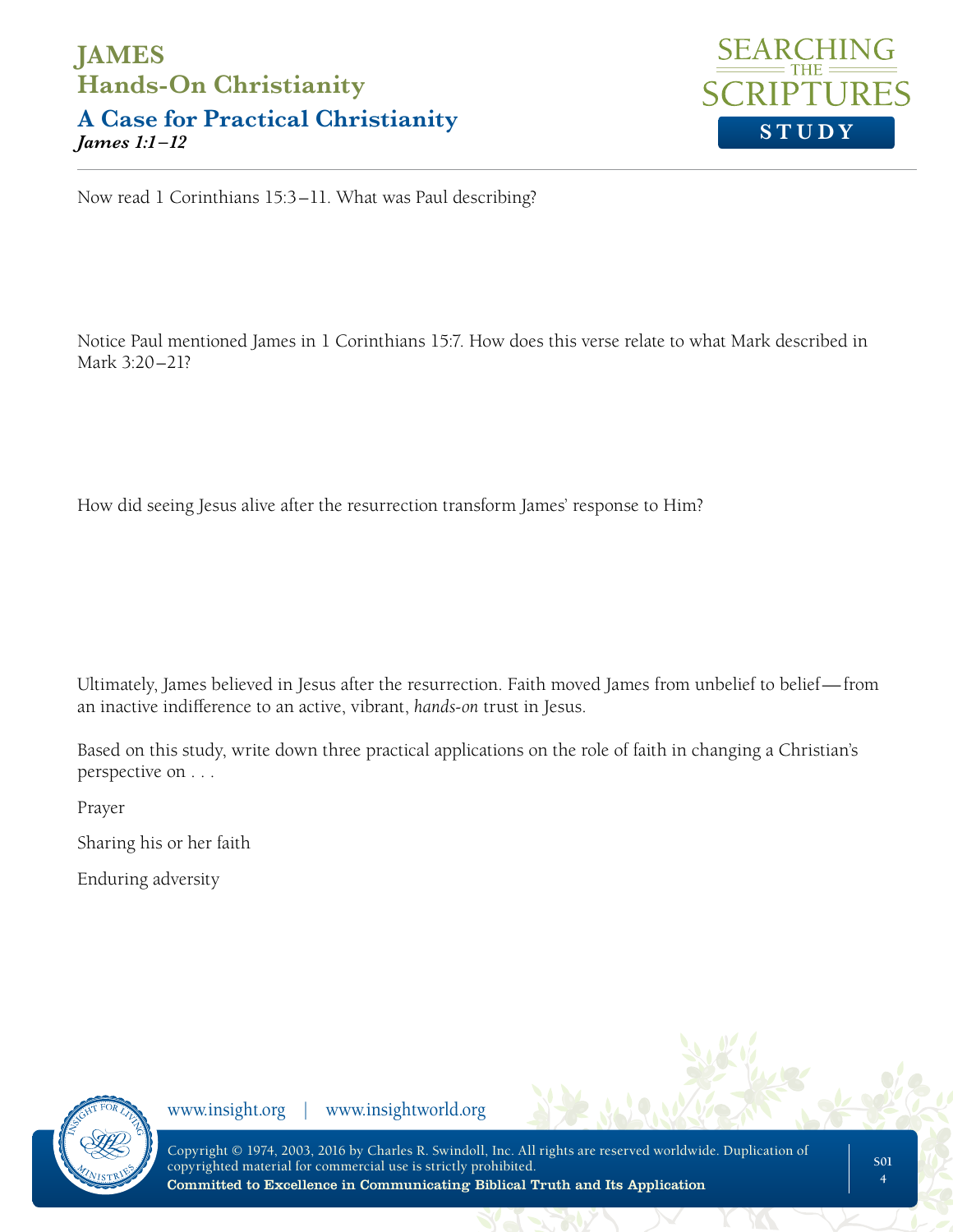**A Case for Practical Christianity** *James 1:1 –12* **STUDY**





Copyright © 1983, 1998, 2010, 2016 by Charles R. Swindoll, Inc. All rights reserved worldwide.